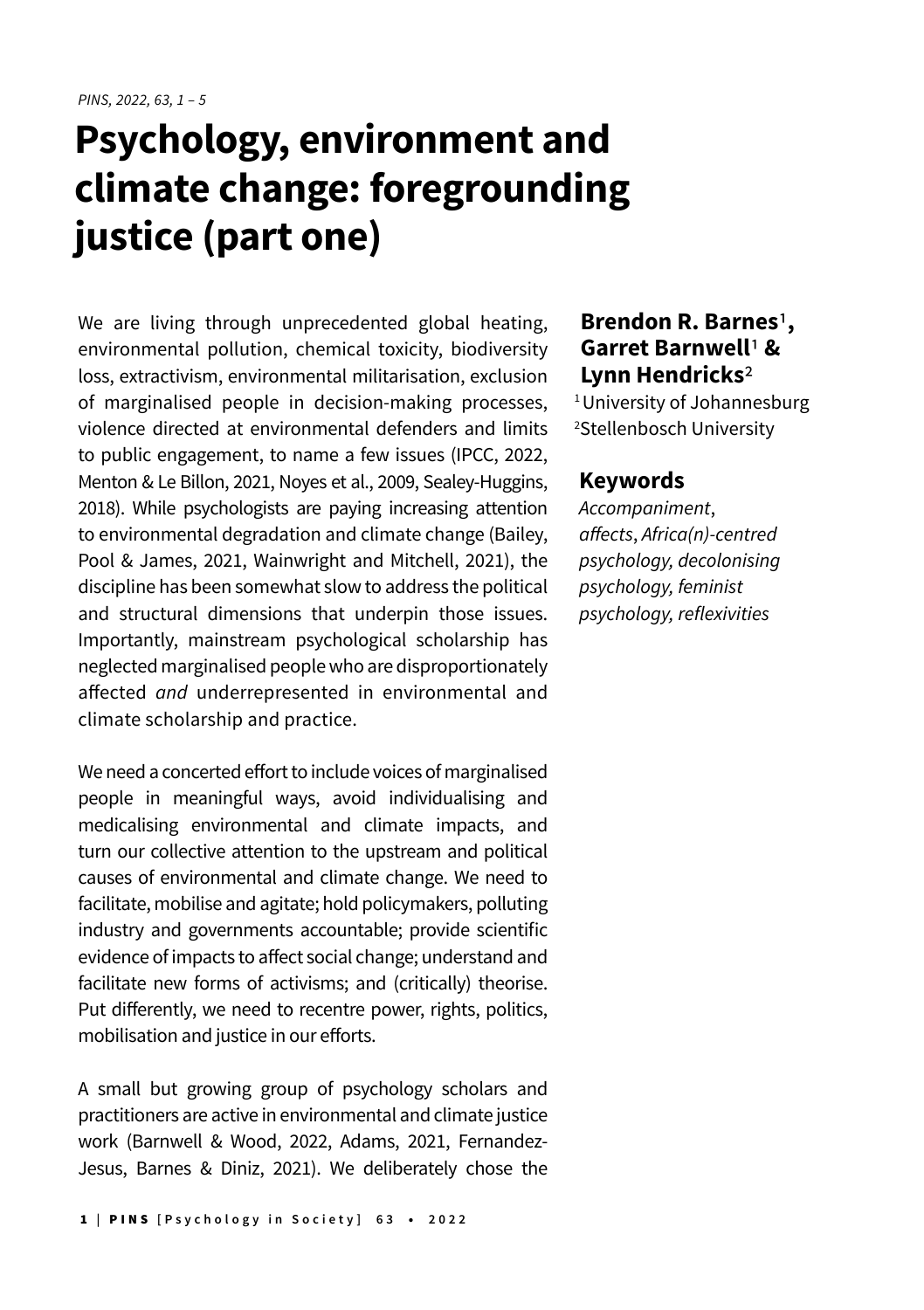concept justice because of its potential to draw in various sub-fields, including critical, political, community, health, social, feminist and liberatory psychologies. Environmental and climate justice also necessitates inter and transdisciplinary thinking and involvement of sectors outside the academy. Indeed, authors in this special issue are from various academic disciplines and include scholars, activists, writers, students and grassroots community organisers. We also selected justice because of its focus on praxis, intervention, community mobilisation, and social change. The special issue includes articles on *just* interventions, including speculative fiction, photography, civic monitoring, litigation, and protest.

The environmental justice and climate justice literature is vast, rich, and complex, so our intention was not to seek a definitive role for psychology in environmental and climate justice but to identify the coordinates of this work and set the scene for future scholarship and action. Indeed, we hope that the fascinating collection of papers in the special issue gives the reader a sense of the range of topics, theoretical orientations, practices and methodologies.

A further justification for the special was that much of the current climate and environmental psychology writing emanates from global North mainstream psychology. We do not wish to oversimplify the global North versus South dichotomy (after all, marginalised groups in the North are often overlooked, and there are pockets of conservative mainstream psychology in the South). However, we believe that locating the special issue in the South facilitated the inclusion of marginalised voices worldwide. The journal itself enabled an inclusive and justice-oriented tone. Psychology in Society (PINS) has a long and rich history of inclusive and socially just scholarship. The journal and the special issue was a good fit, and the response to the call was excellent. We received manuscripts from South Africa, the United Kingdom, the United States of America, Germany, and Australia focusing on marginalisation, praxis, decoloniality and allyship.

The special issue is divided into two issues. This issue starts with a powerful paper by Serdar Değirmencioğlu titled 'Militarism or peace and justice: psychology at the crossroads of climate change.' The paper focuses on the military's role in pollution, environmental destruction, and climate change. It interrogates psychology's reluctance to resist militarism to achieve climate justice, mainly because of the close relationship between psychology and the military. The paper draws attention to the military and militarisation as a fundamentally neglected area of scholarship.

Nick Wood and Faeza Meyer follow with an excellent article called 'Just Stories: the role of speculative fiction in challenging the growing climate apartheid.' The paper focuses on the role of speculative fiction in the climate crisis. It is based on powerful, critical and collaborative reflections by the first author (a psychologist and published fiction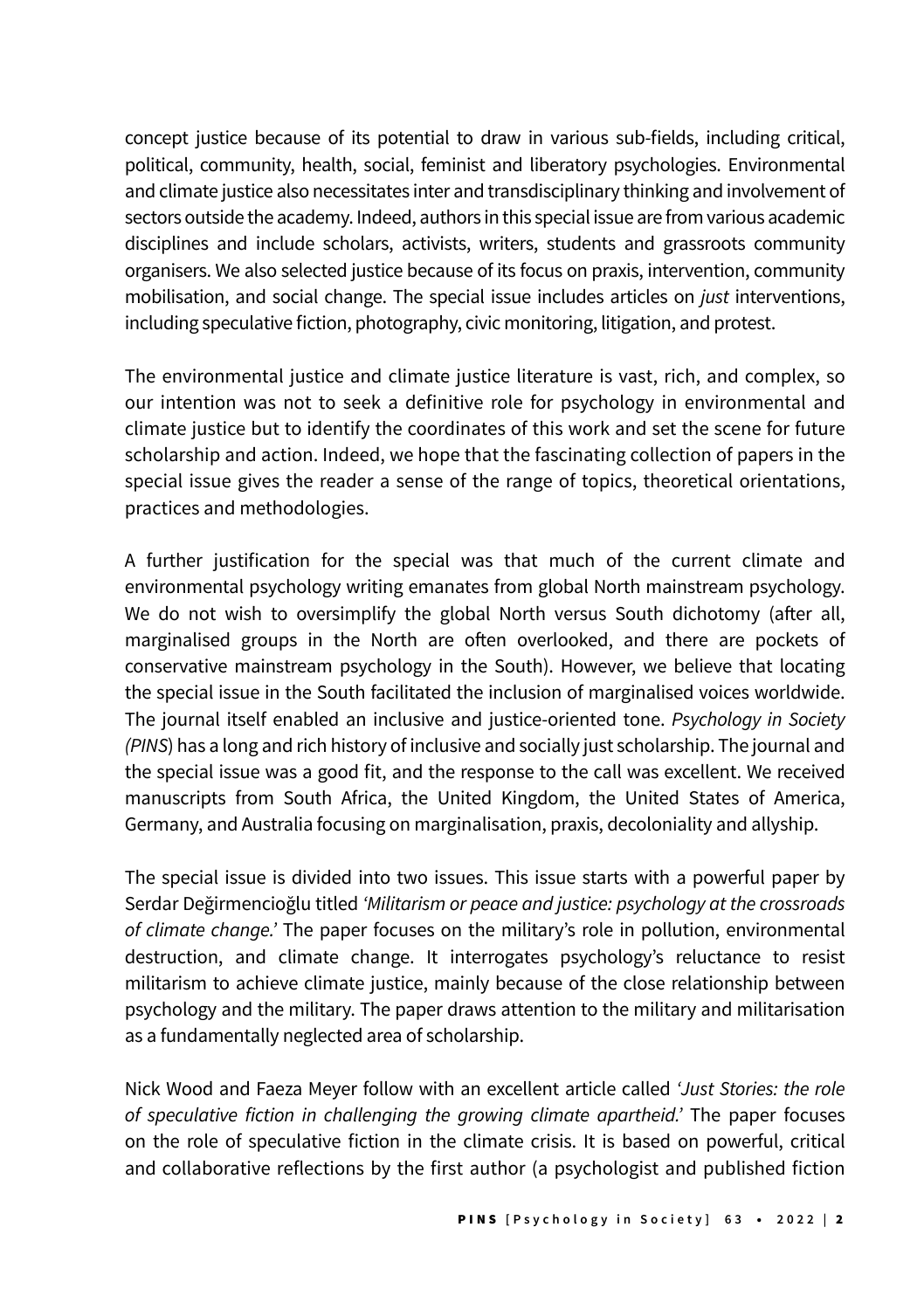author) and the second (a Cape Town community activist) involved in water justice struggles. The authors skilfully demonstrate the role of writing and fiction in their activism. Importantly, they show how writing can narrow the growing climate apartheid and shape climate and water justice discourses.

Elise Bryant and Christopher Sonn follow with a fascinating paper called 'Country and climate: Journeys toward the decolonial option among non-indigenous climate activists.' Framed by decolonial thinking, the paper focuses on intersubjective exchange among indigenous and non-indigenous activists in Australia. Based on interviews with five non-indigenous environmental activists, the authors demonstrate how dialogue and shifting subjectivities can be essential forces in allyship and decolonial praxis.

Gareth Morgan, Garret Barnwell, Lucy Johnstone, Kirsten Shukla, and Annie Mitchell follow with a thought-provoking theoretical paper called 'The Power Threat Meaning Framework (PTMF) and the Climate and Ecological Crises.' The paper draws attention to the PTMF as a valuable and politically impactful lens to understand climate responses. They draw on their extensive experience to demonstrate the value of the framework. The PTMF questions mainstream psychology's individualising and pathologising framing of climate change impacts. The paper also introduces ecological power as a novel addition to the PTMF.

Andrea Marais Potgieter and Alison Faraday draw our attention to the need to consider the natural world in our conceptualisations of justice in their deeply reflexive paper called 'Foregrounding ecojustice: A case study of trans-species accompaniment.' The authors remind us that environmental justice cannot be limited to disproportionate human impacts but should include ecological justice. The authors, both activists, demonstrate their activism of trans-species accompaniment of a leopard toad against the backdrop of proposed road development in an ecologically sensitive wetland in Cape Town. The authors analysed public participation processes and questionnaire findings from drivers and communities. The findings critique the exclusionary aspects of participation, emphasize the need for transspecies accompaniment and discuss the long term impacts on activists.

Part one of the special issue ends with a book review by Thandokazi Maseti of 'A Bigger Picture – My Fight to Bring a New African Voice to the Climate Crisis' written by Vanessa Nakate. Vanessa Nakate is a leading figure in African youth climate activism and has been subjected to severe racism, sexism and undermining; and was famously cropped out of a press photo with more 'famous' white activists, including Greta Thunberg. She has, arguably because of these experiences, strengthened her activism and positioned herself as a critical voice in African youth climate activism.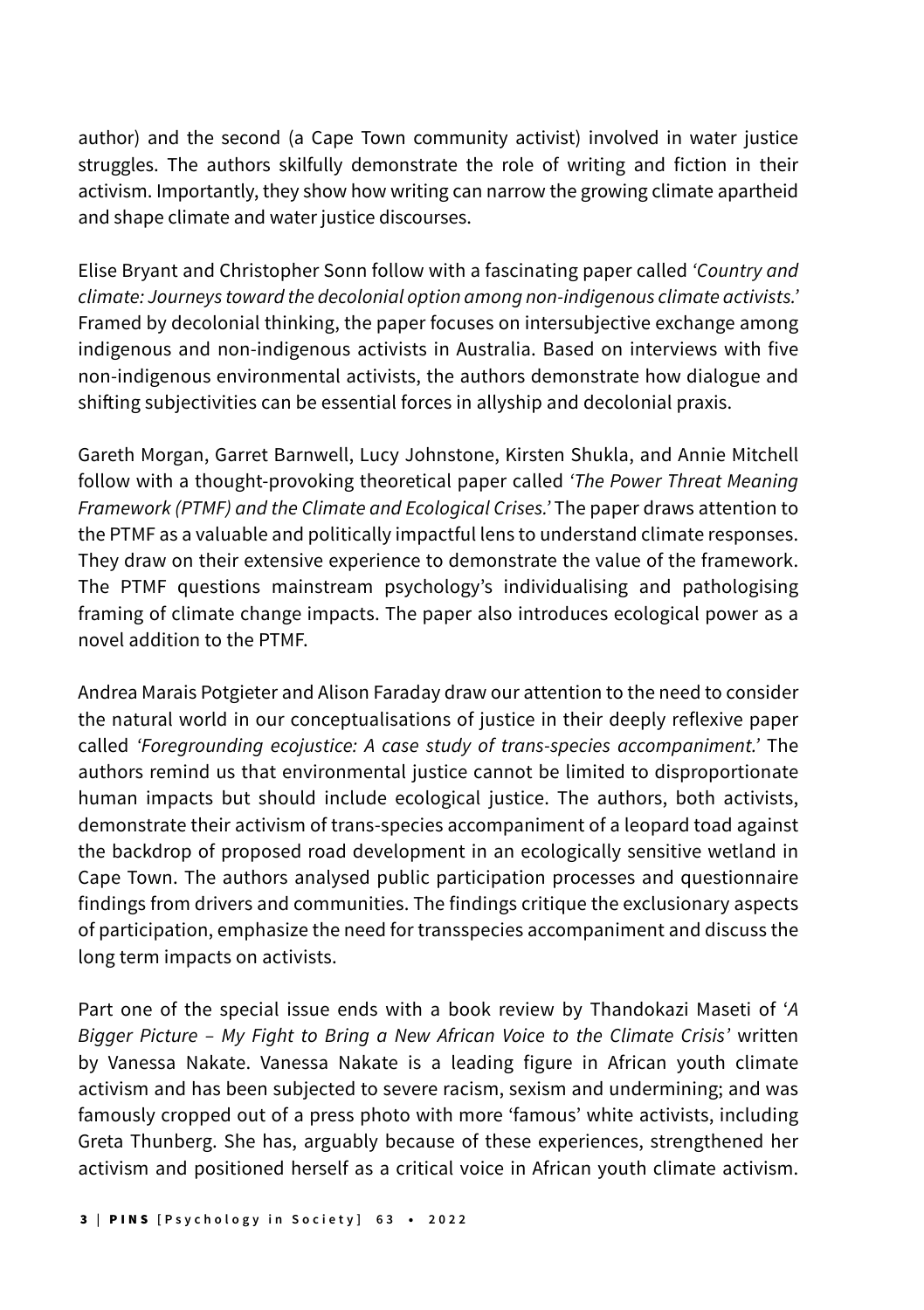Thandokazi writes, "I am inspired by Vanessa's courage to own her voice and tell her story. I am also sad that she has already had to defend her humanity at this young age and explain her existence in spaces that seek to silence black bodies."

The special issue celebrates the work of psychologists working in environmental, eco and climate justice and we hope that the special issue will inspire more critical thinking and praxis.

## **References**

Adams, M (2021) Critical psychologies and climate change. **Current Opinion in Psychology, 42,** 13-18.

Bailey, C, Poole, N A & James, A (2021) Crisis care: tackling the climate and ecological emergency. **BJPsych Bulletin, 45(4),** 201-204.

Barnwell, G & Wood, N (2022) (forthcoming). Climate justice is central to addressing the climate emergency's psychological consequences in the Global South: a narrative review. **South African Journal of Psychology,** doi:00812463211073384.

Ferguson, M A & Schmitt, M T (2021) Editorial overview: Six messages of climate psychology. **Current Opinion in Psychology, 42**, 4-8.

Fernandes-Jesus, M, Barnes, B & Diniz, R F (2020) Communities reclaiming power and social justice in the face of climate change. **Community Psychology in Global Perspective, 6(2),** 1-21.

IPCC (2022) **IPCC sixth assessment report: impacts, adaptation and vulnerability**. Geneva: WHO & UNEP.

Menton, M & Le Billon, P (Eds.) (2021) **Environmental defenders: Deadly struggles for life and territory**. London: Routledge.

Noyes, P D, McElwee, M K, Miller, H D, Clark, B W, Van Tiem, L A, Walcott, K C, Erwin, K N & Levin, E D (2009) The toxicology of climate change: environmental contaminants in a warming world. **Environment International, 35(6),** 971-986.